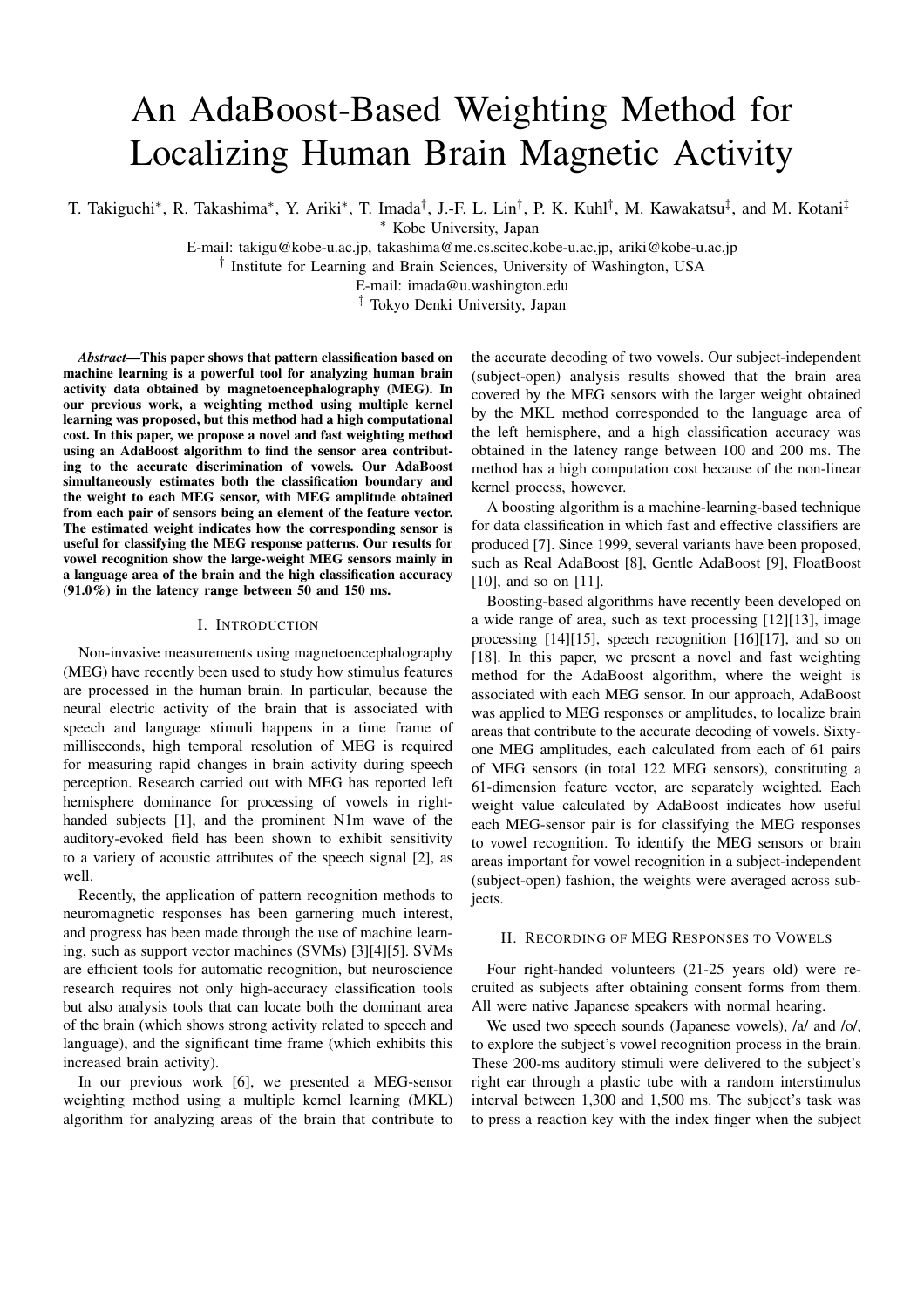identified the stimulus /a/ and another reaction key with the middle finger when the subject identified the stimulus /o/.

Neuromagnetic data were recorded by a 122-channel wholescalp Neuromag MEG system in a magnetically shielded room. The MEG signal was sampled at 497 Hz for 1,200 ms including a 100-ms pre-stimulus baseline, and more than 80 epochs were averaged to increase the S/N ratio. A low-pass filter with a cutoff frequency of 40 Hz was used to calculate the feature vector. Epochs in which the magnetic signal exceeded an absolute amplitude variation of 3,000 fT/cm were discarded. Eye-movement artifacts were also automatically removed (threshold = 150  $\mu$ V).

Feature extraction was applied to a 996-ms MEG signal. The mean reaction times for /a/ and /o/ were 495.1 ms  $(SD = 51.7)$ and 497.3 ms  $(SD = 46.8)$ , respectively. The MEG feature vectors up to 450 ms were used to analyze the MEG response pattern to localize the brain activation during recognizing vowels.

#### III. FEATURE EXTRACTION

The signal obtained by averaging over 80 MEG epochs was converted (using a feature extraction transformation) into a representation more amenable to subject-independent recognition. As inter-subject variability in MEG signals degrades the recognition accuracy of a machine learning system, MEG magnitude was normalized by the following statistical method.

The MEG signal at time  $t$  is represented by

$$
\mathbf{x}(t) = [x_1(t), \cdots, x_m(t), \cdots, x_M(t)]^T
$$
 (1)

where  $x_m(t)$  denotes the observation at the m-th sensor, and the symbol M denotes the total number of MEG sensors. To avoid canceling problems due to the polarity difference between subjects, the MEG magnitude was first calculated by Eq. (2), which is a vector magnitude of paired vertical and horizontal sensors.

$$
y_j(t) = \sqrt{x_i^2(t) + x_{i+1}^2(t)}
$$
 (2)

where  $y_j(t)$  ( $1 \le j \le M/2$ ) is the magnitude feature.

To reduce the inter-subject variability problems in MEG magnitudes, the magnitude feature is normalized to have zero mean and unit variance.

$$
\frac{\hat{y}_j(t) = (y_j(t) - \bar{y}_j)}{\sigma_j} \tag{3}
$$

$$
\bar{y}_j = \frac{1}{T} \sum_t y_j(t), \ \sigma_j = \sqrt{\frac{1}{T} \sum_t (y_j(t) - \bar{y}_j)^2}
$$
 (4)

where  $\bar{y}_i$  denotes the mean magnitude feature, T denotes the total number of samples for each averaged epoch, and  $\sigma_i$ denotes the standard deviation. Fig. 1 shows average MEG response magnitudes from a sensor over the left language area (top figure) and the right back area (bottom figure) of a typical subject. The deflection at 100 ms is clearly strong for both stimuli /a/ and /o/, but the difference between /a/ and /o/ is also seen between 150 and 250 ms.



Fig. 1. Normalized MEG-magnitude features obtained at a single MEG-sensor site with a pair of MEG sensors over the left language area (top figure) and the right back area (bottom figure) of a typical subject.

The normalized MEG magnitude feature at each MEG sensor, obtained from Eq. (3), constituted a 61-dimension MEG-magnitude feature vector, as shown in Eq. (5), for further analysis or classification using an AdaBoost algorithm.

$$
\hat{\mathbf{y}}(t) = [\hat{y}_1(t), \cdots, \hat{y}_{M'}(t)]^T, M' = M/2
$$
 (5)

## IV. MEG-SENSOR WEIGHTING AND CLASSIFICATION BASED ON ADABOOST

"Boosting" is a technique in which a set of weak classifiers is combined to form one high-performance prediction rule, and AdaBoost [7] serves as an adaptive boosting algorithm in which the rule for combining the weak classifiers adapts to the problem and is able to yield extremely efficient classifiers.

In this paper, AdaBoost is developed to localize brain areas associated with the subject's task, namely the accurate decoding of vowels, by assigning independent weights to each MEG sensor, where the larger the MEG-sensor weight is, the more important the role the brain activity underneath the MEG-sensor plays is.

The AdaBoost algorithm uses a set of training data,

$$
\{(\hat{\mathbf{y}}(1), c(1)), \dots, (\hat{\mathbf{y}}(T), c(T))\}\tag{6}
$$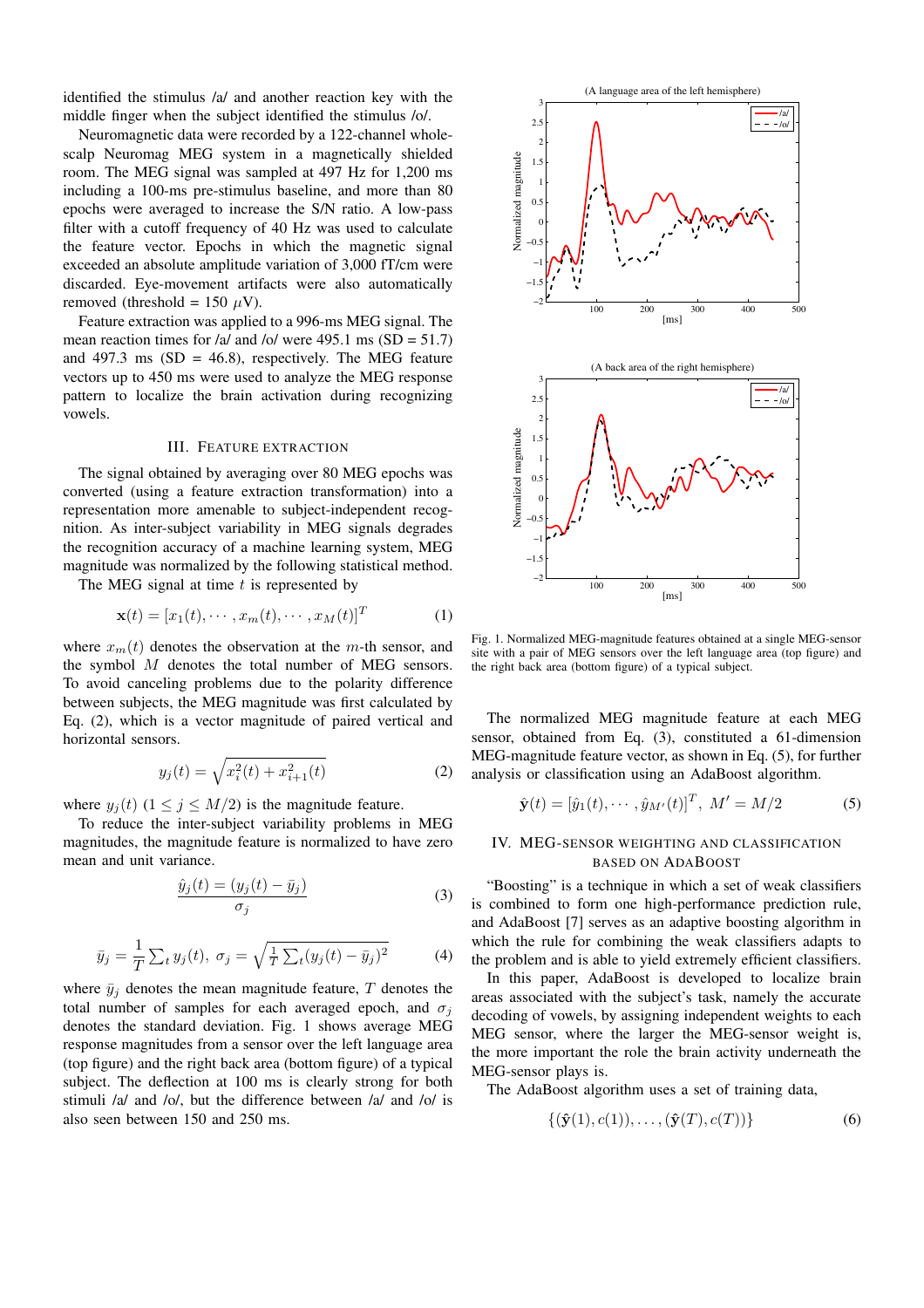where  $\hat{y}(t)$  is the t-th feature vector of the observed signal, and  $c$  is a set of possible labels. For our task, we consider just two possible labels,  $c = \{-1, 1\}$ , where the label, 1, means a stimulus  $/a/$ , and the label,  $-1$ , means a stimulus  $/o/$ . Next, the training data weight for the  $t$ -th training data is initialized as follows:

$$
d_1(t) = \begin{cases} \frac{1}{2p}, & c(t) = 1\\ \frac{1}{2q}, & c(t) = -1 \end{cases}
$$

where  $p$  and  $q$  are the total frame number for the stimulus  $\lambda$ a and for the stimulus /o/, respectively.

The weak learner on the  $n$ -th iteration generates a hypothesis  $h_n$ :  $\hat{\mathbf{y}}(t) \rightarrow \{-1, 1\}$  that has a small error. In this paper, single-level decision trees (also known as decision stumps) are used as the base classifiers. To analyze areas of the brain that contributed to the accurate decoding of vowels, a decision stump is built for each dimension of the feature vector in our approach, where a dimension corresponds to an MEG sensor.

After training the weak learner of the  $j$ -th dimension on the *n*-th iteration, the error of  $h_{n,j}$  is calculated by

$$
e_{n,j} = \sum_{t:h_{n,j}(y_j(t)) \neq c(t)} d_n(t) \tag{7}
$$

The decision stump which outputs the minimum error among all dimensions is defined as the  $n$ -th weak learner. Then, the dimension index which outputs the minimum error is preserved as  $j_n$  in order to calculate the weight to each MEG sensor.

$$
j_n = \operatorname*{argmin}_j e_{n,j} \tag{8}
$$

Next, AdaBoost sets a parameter as follows:

$$
\alpha_n = \frac{1}{2} \cdot \log \left[ \frac{(1 - e_n)}{e_n} \right] \tag{9}
$$

Intuitively,  $\alpha_n$  measures the importance that is assigned to  $h_n$ . Then the training data weight  $d_n$  is updated.

$$
d_{n+1}(t) = \frac{d_n(t) \exp\{-\alpha_n \cdot c(t) \cdot h_n(\hat{\mathbf{y}}(t))\}}{\sum_{t=1}^T d_n(t) \exp\{-\alpha_n \cdot c(t) \cdot h_n(\hat{\mathbf{y}}(t))\}}
$$
(10)

Equation (10) leads to an increase in the training data weight for the data misclassified by  $h_n$ . Therefore, the training data weight tends to concentrate on "hard" data.

In our approach, the weight for the feature (MEG-sensor weight) is calculated using

$$
w_j = \sum_n \alpha_n \delta_{j_n, j} \tag{11}
$$

where  $\delta_{j_n,j}$  is the Kronecker's delta, which has the value 1 if  $j_n$  is  $j$ , and 0 otherwise.

In order to classify MEG response patterns, after N-th iteration, the final hypothesis,  $H(\hat{y}(t))$ , combines the outputs of the N weak hypotheses using a weighted majority vote.

$$
H(\hat{\mathbf{y}}(t)) = sign\left\{\sum_{n=1}^{N} \alpha_n h_n(\hat{\mathbf{y}}(t))\right\}
$$
 (12)



Fig. 2. Classification accuracy using AdaBoost in each 100-ms latency range.

## V. ANALYSIS OF RECORDED MEG DATA

#### *A. Analysis conditions*

The AdaBoost-based analysis was evaluated on neuromagnetic responses to recognition of the vowel sounds /a/ and /o/. The total number of subjects was 4. All subjects were used for both the training and test data. The AdaBoost algorithm was independently applied to every latency range, where a single latency range contains 50 samples (about 100 ms with a sampling frequency of 497 Hz). The classification decision was made for each time instance. The frame period was set to 25 samples, meaning that the 100-ms latency range moves about every 50 ms from 0 ms until 350 ms. Since the reaction times for both speech sounds were about 500 ms, we assumed the discrimination was finished by 400 ms at latest, resulting in the final latency range from 200 ms to 300 ms for further analysis.

## *B. Analysis results*

Fig. 2 shows the average classification accuracies. As can be seen in this figure, the classification accuracy first increased as a function of time, reached a maximum value of 91.0% in the latency range between 50 and 150 ms. The AdaBoost method gives significantly better classification performance, compared with that at the 100-ms pre-stimulus baseline, where no stimulus was presented, resulting in the resting state of the brain.

To localize the MEG sensors that are important (considered to have contributed to the processing of vowel recognition) for MEG activity pattern classification using AdaBoost, the MEGsensor weights  $(w_i$  in Eq. (11)) obtained from the AdaBoost method are displayed on a topological plot of the scalp in Fig. 3. They show color-coded average weights for each MEG sensor in each latency range. The more important or more highly weighted MEG sensors for classifying neuromagnetic responses are shown in darker colors. The black areas indicate that this area of the brain played an important role in classification of neuromagnetic responses to vowel recognition. The larger weights in the latency range both between 50 and 150 ms and between 100 and 200 ms, where high accuracy was